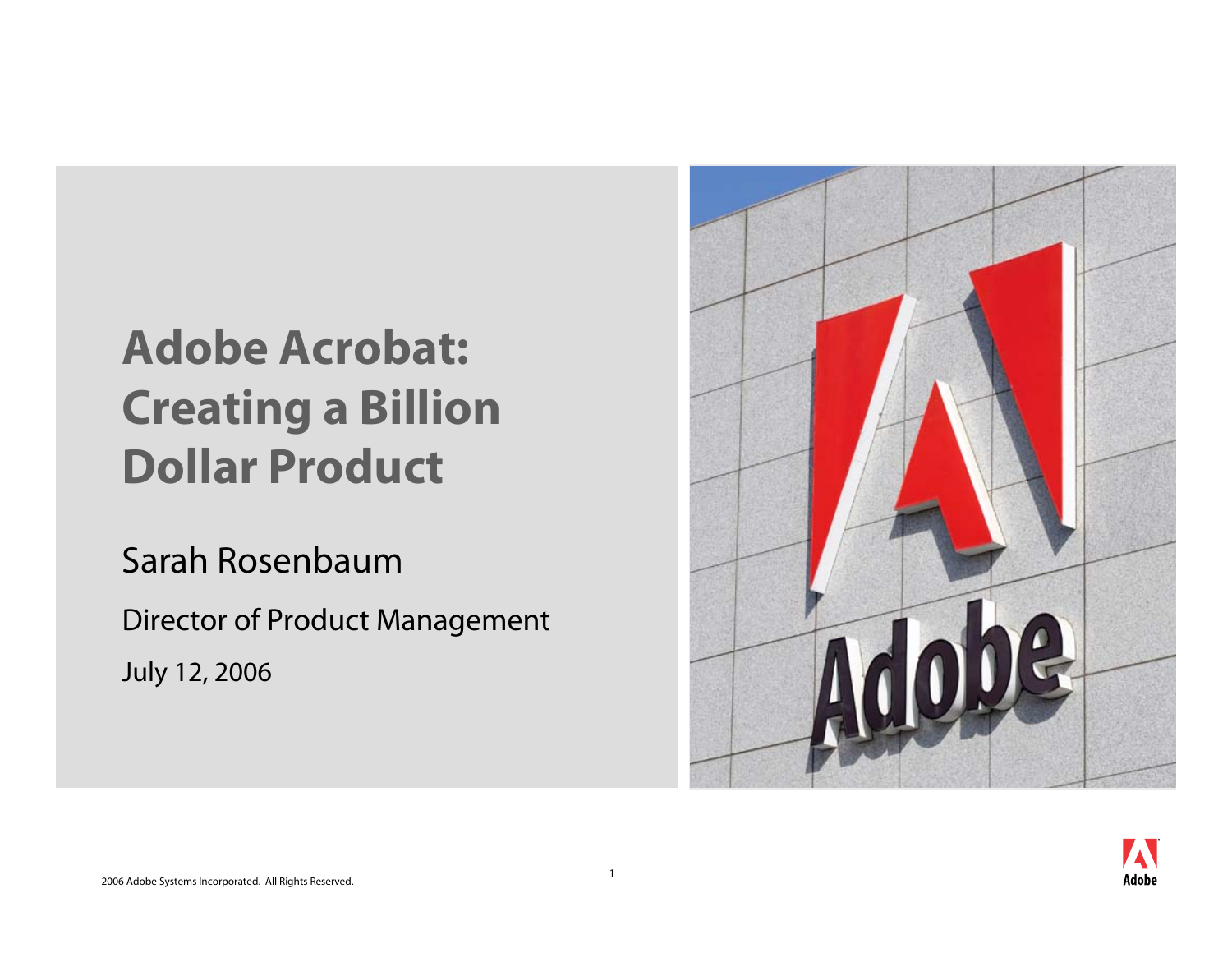#### **Products Begin as Ideas**



- $\blacksquare$  $\blacksquare$  Ideas can take a While to reach market
- Acrobat history:
	- $\blacksquare$  "Camelot" idea paper published in 1991 by John Warnock
	- $\blacksquare$ Version 1.0 shipped in 1993
- $\blacksquare$  What's your window of opportunity?

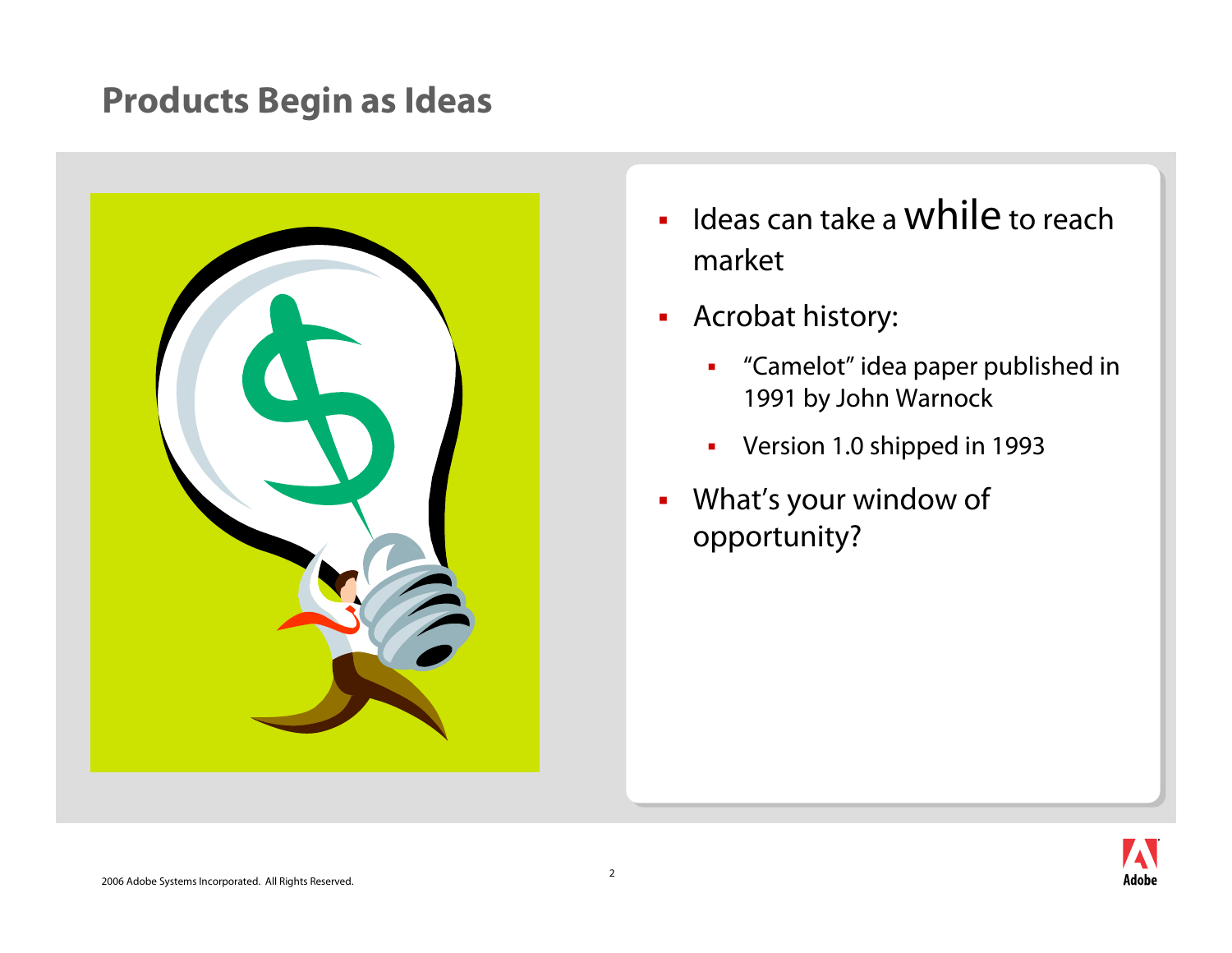#### **Understand and Evaluate Business Dynamics: Packaging**



- $\blacksquare$  Packaging
	- Make it easy for customers to understand and purchase
	- **Separate components or bundled?**
	- Where is the market maturity?



**1996**





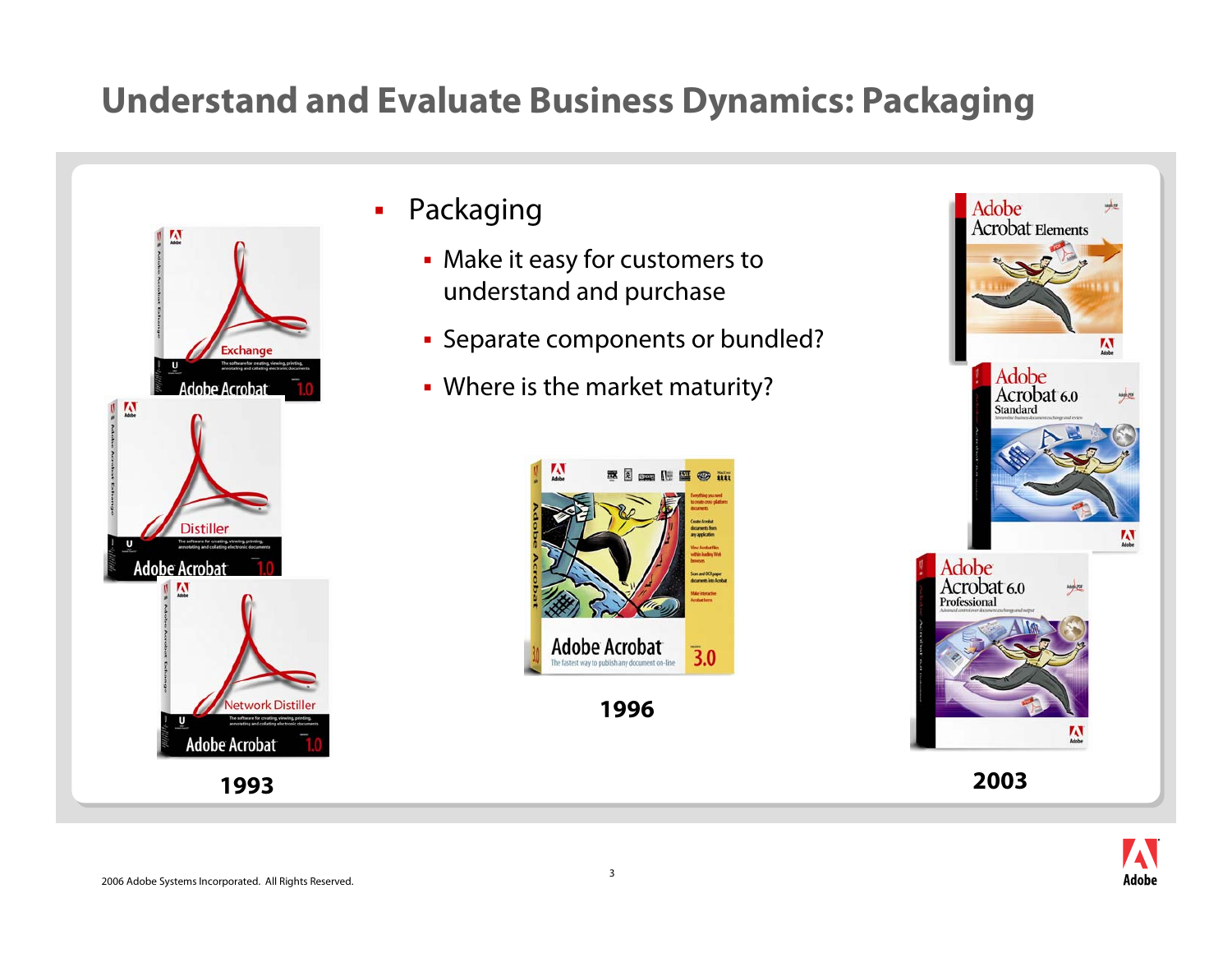#### **Understand and Evaluate Business Dynamics: Pricing**

- П Business model: per unit, volume licensing, subscription, etc.
- П Integrator, end-user, other
- П Revenue mix you're targeting
- П Competitive landscape

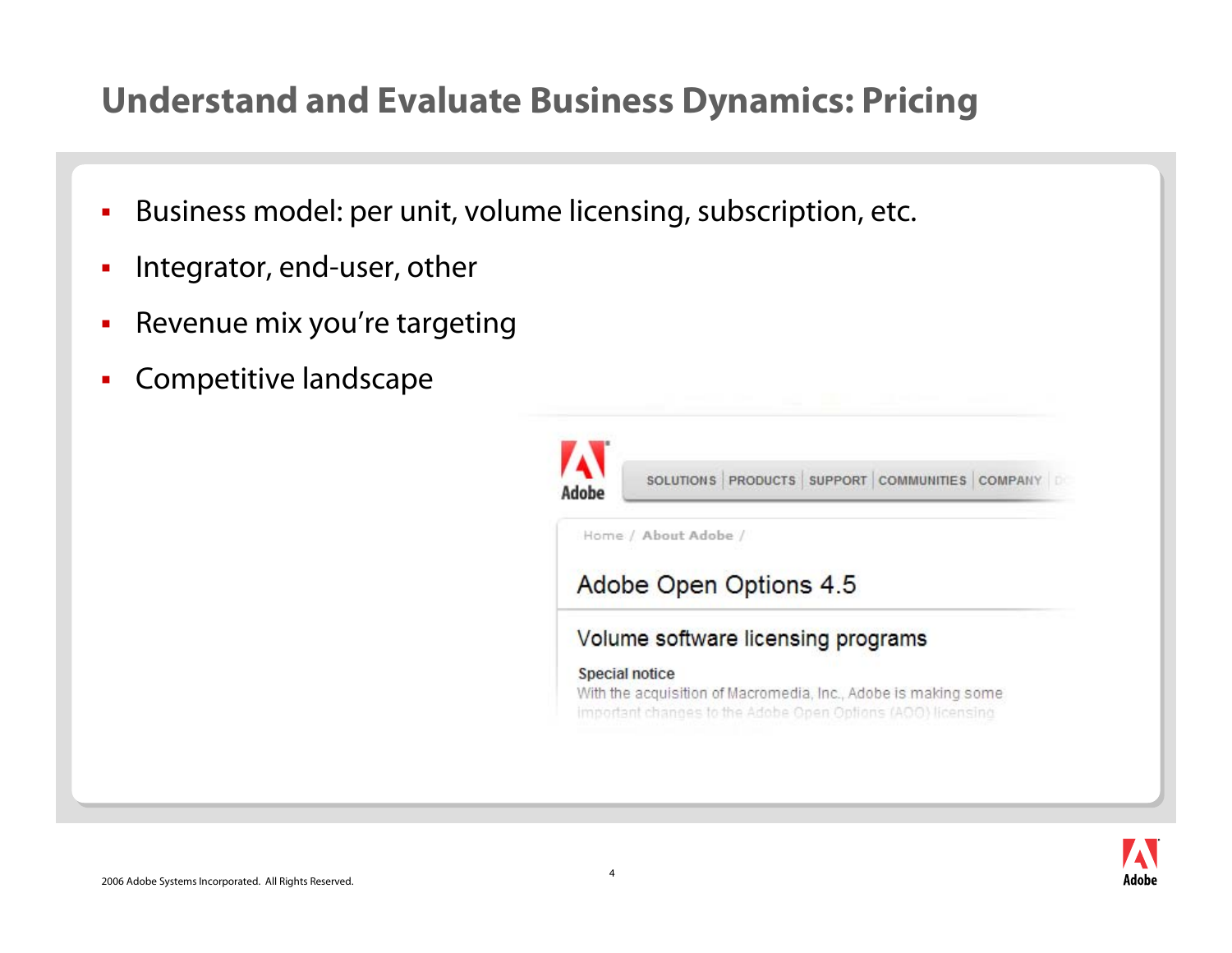#### **Understand and Evaluate Business Dynamics: Placement**

- $\blacksquare$ What channels are most available and appropriate?
- $\blacksquare$ 2-Tier distribution, Direct sales force
- $\blacksquare$ Value Added Reseller (VAR)
- L. Systems Integrator (SI)
- Г Original Equipment Manufacturer (OEM)



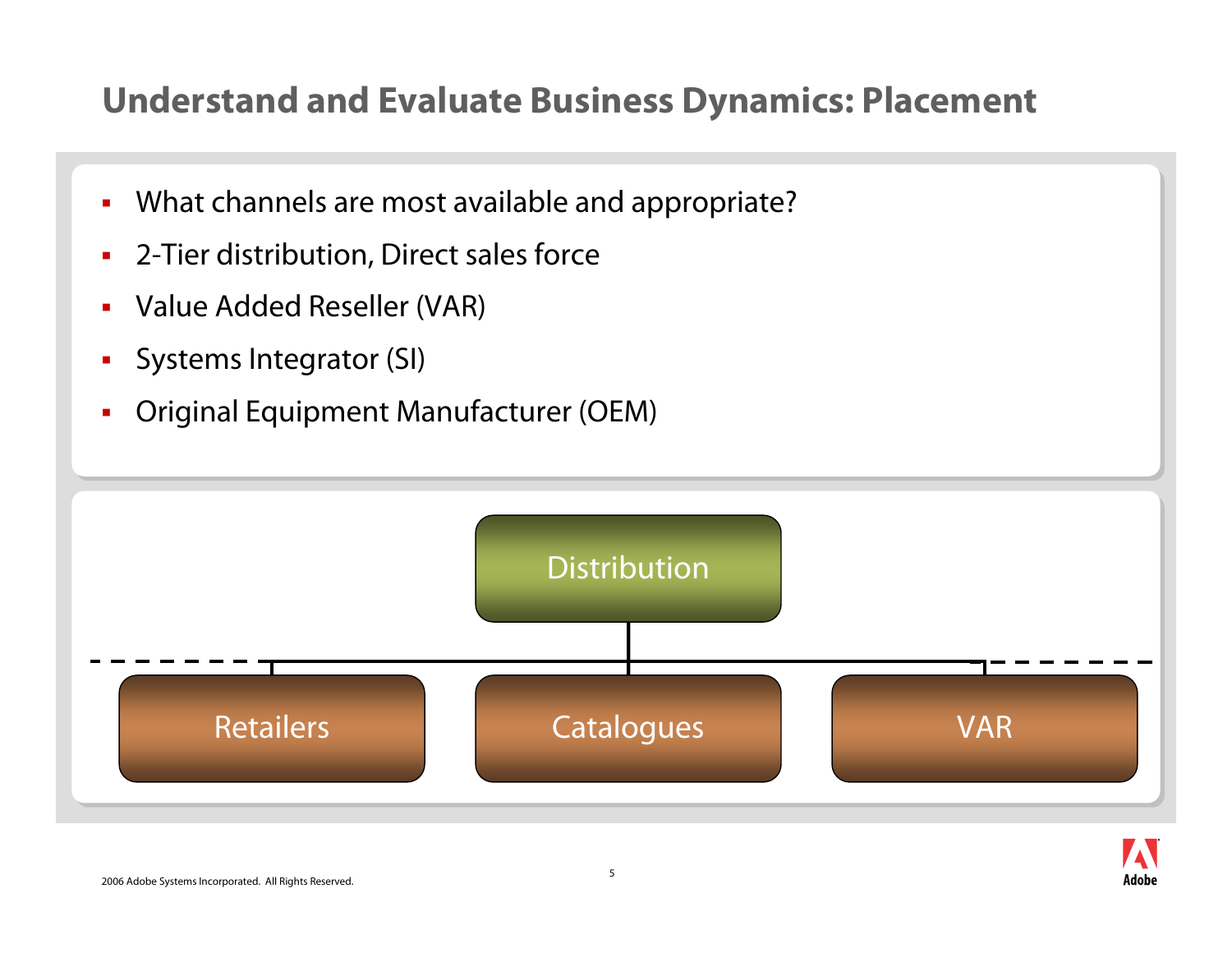### **Understand and Evaluate Business Dynamics: Promotion**

- Brand
- Channels how/what?
- Word of mouth? Web?
- **Direct sales force**
- **Advertising**



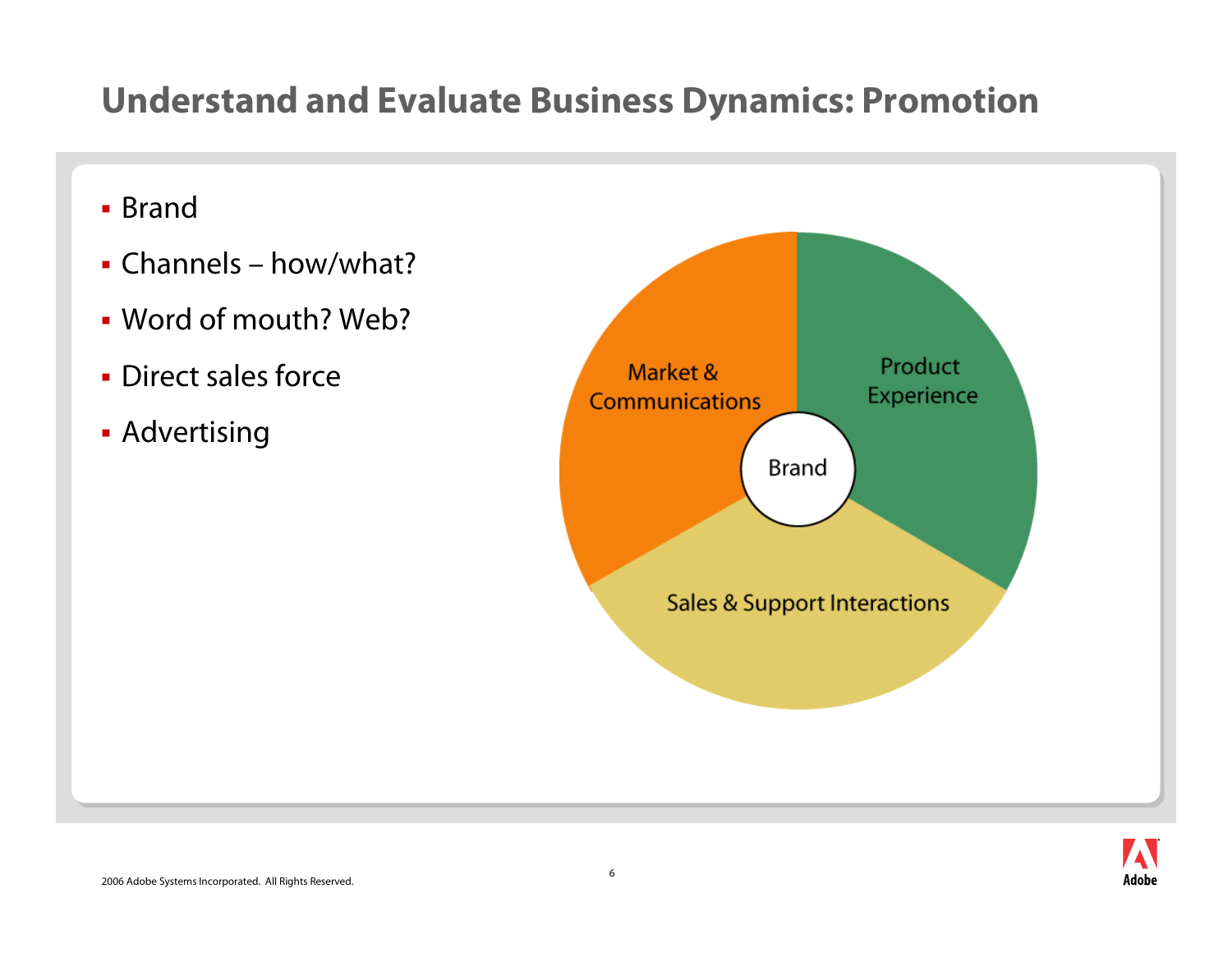#### **Understand and Evaluate Technology: Product Definition**

- Ē. For whom?
- $\blacksquare$ What problem does it solve?
- $\blacksquare$ How critical is the pain?
- $\blacksquare$ Is it usable?







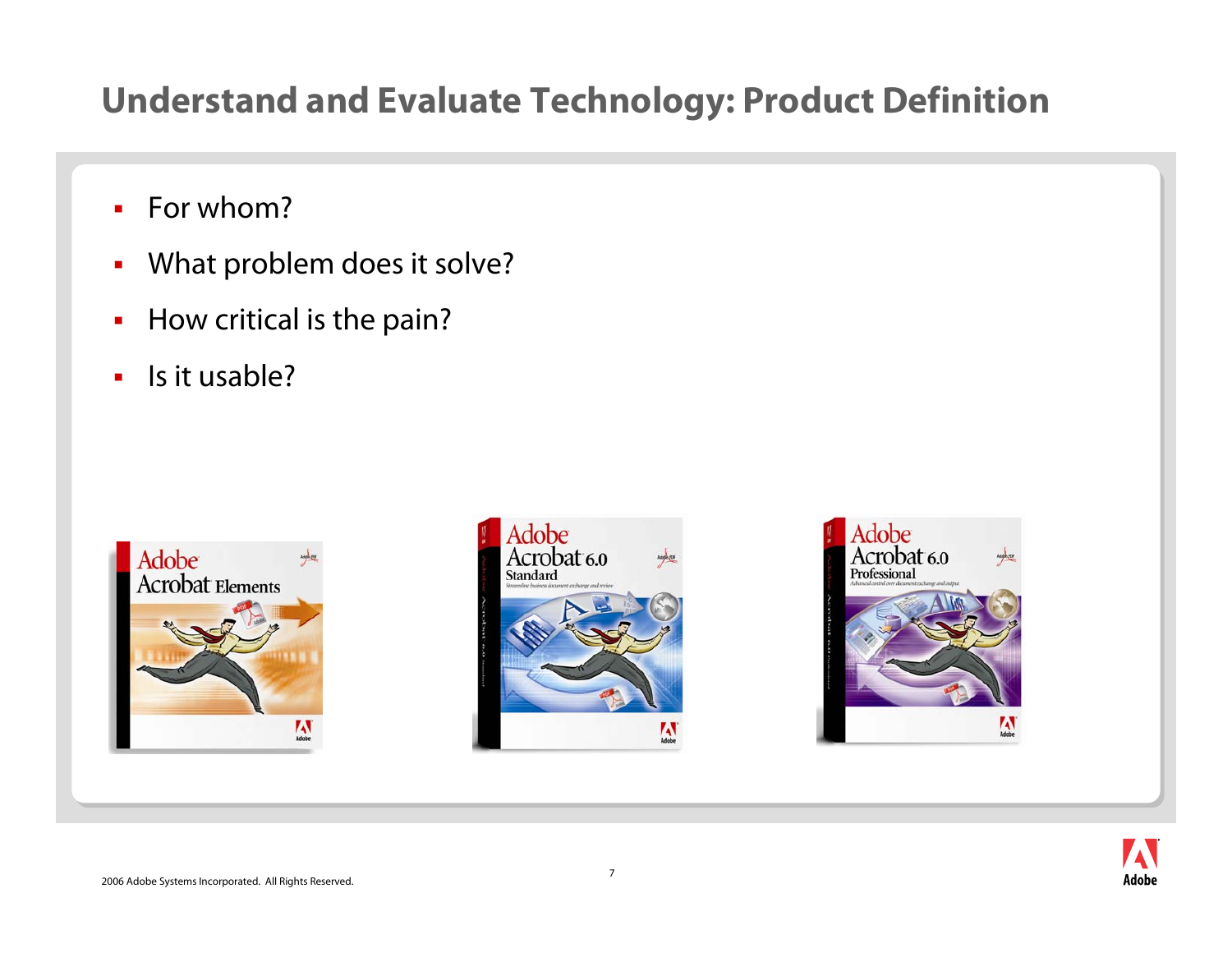#### **Understand and Evaluate Technology: Features**

- $\blacksquare$ Transforming: new, major capabilities that transform the uses of the product
- $\overline{\phantom{a}}$ Tuning: improving functionality that already exists

|                                   | <b>WWW integration</b>         | <b>Digital Signatures</b><br><b>MS Office integration</b>       |                                        | AutoCAD, MS Visio,<br><b>MS Project</b><br>integration |
|-----------------------------------|--------------------------------|-----------------------------------------------------------------|----------------------------------------|--------------------------------------------------------|
|                                   | Print-publishing               | Web Capture pages                                               |                                        | Prepress features                                      |
|                                   | capabilities<br>Fillable forms | <b>Enhanced commenting</b><br>tools<br><b>Additional Print-</b> |                                        | Layers                                                 |
|                                   | Paper Capture                  |                                                                 | eBooks support                         | Take comments back<br>to Word                          |
| Plug-in arch.<br>Full-text search | Native Japanese<br>support     | publishing<br>New UI                                            | R & C workflow<br>creation, monitoring | <b>Enhanced security</b>                               |
| Acrobat 2.0                       | Acrobat 3.0                    | Acrobat 4.0                                                     | Acrobat 5.0                            | Acrobat 6.0                                            |
|                                   |                                |                                                                 |                                        |                                                        |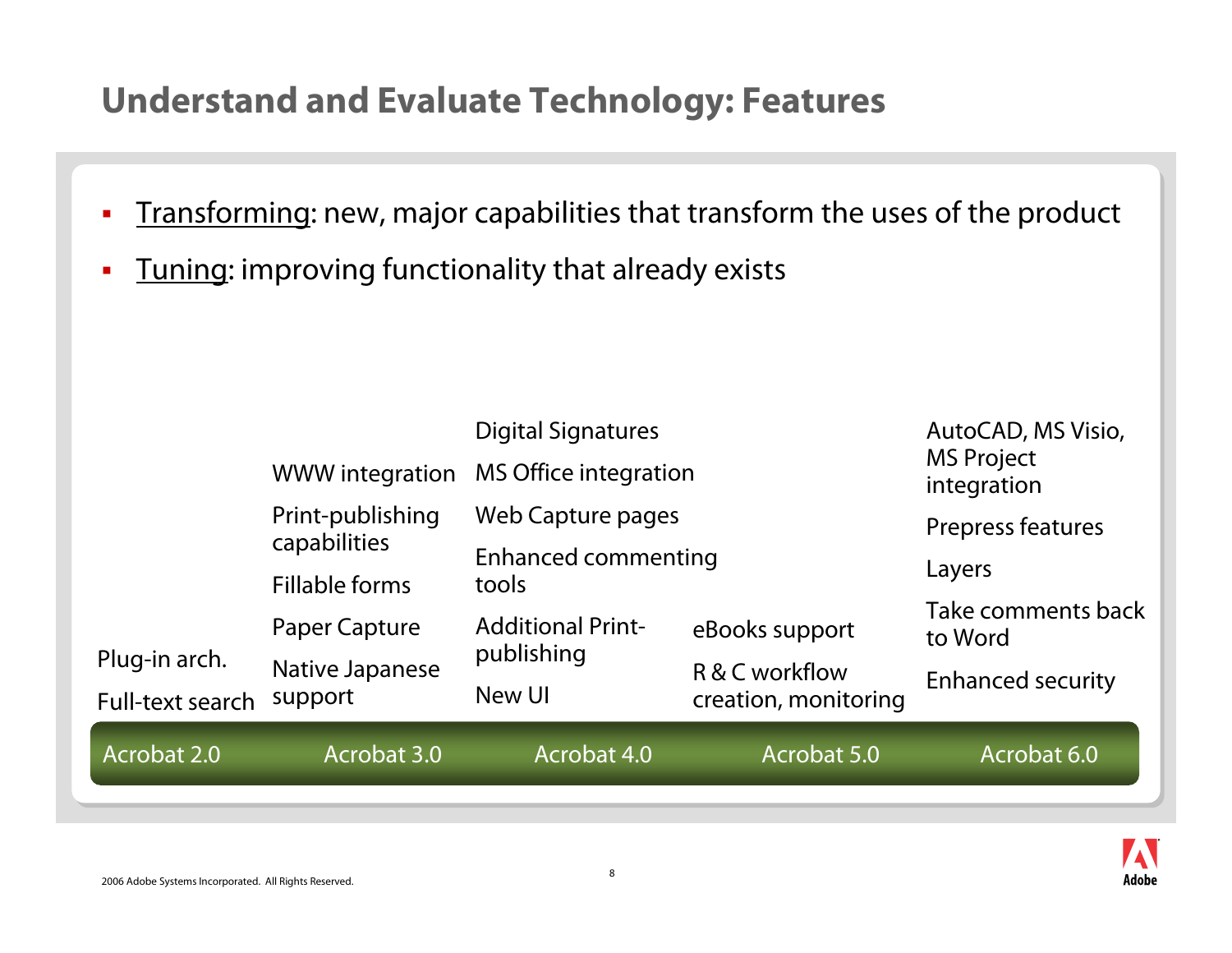#### **Understand and Evaluate Technology: Market Changes**

- ш Birth of World Wide Web and Acrobat 3
- $\mathcal{L}_{\mathcal{A}}$  Applications of your technology –
	- П Did you foresee them?
	- П What can you do to improve them?



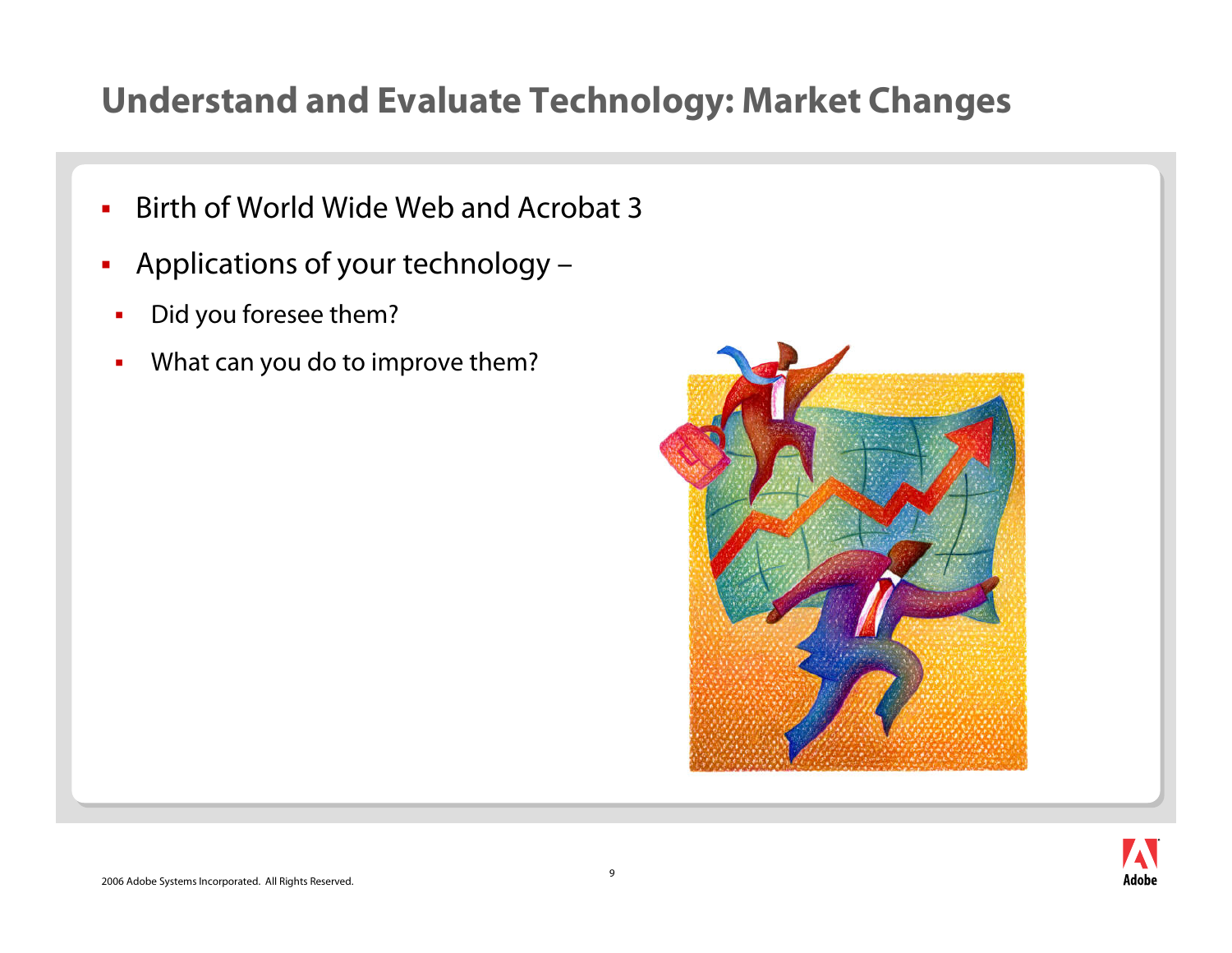### **Understand and Evaluate Technology: Build, Buy, or Both?**

- L NIH syndrome – where is your engineering group?
- L Quickest path to execution – can you tolerate the cost of licensing other technology?
- $\blacksquare$ Is the technology so fundamental that you MUST own it?



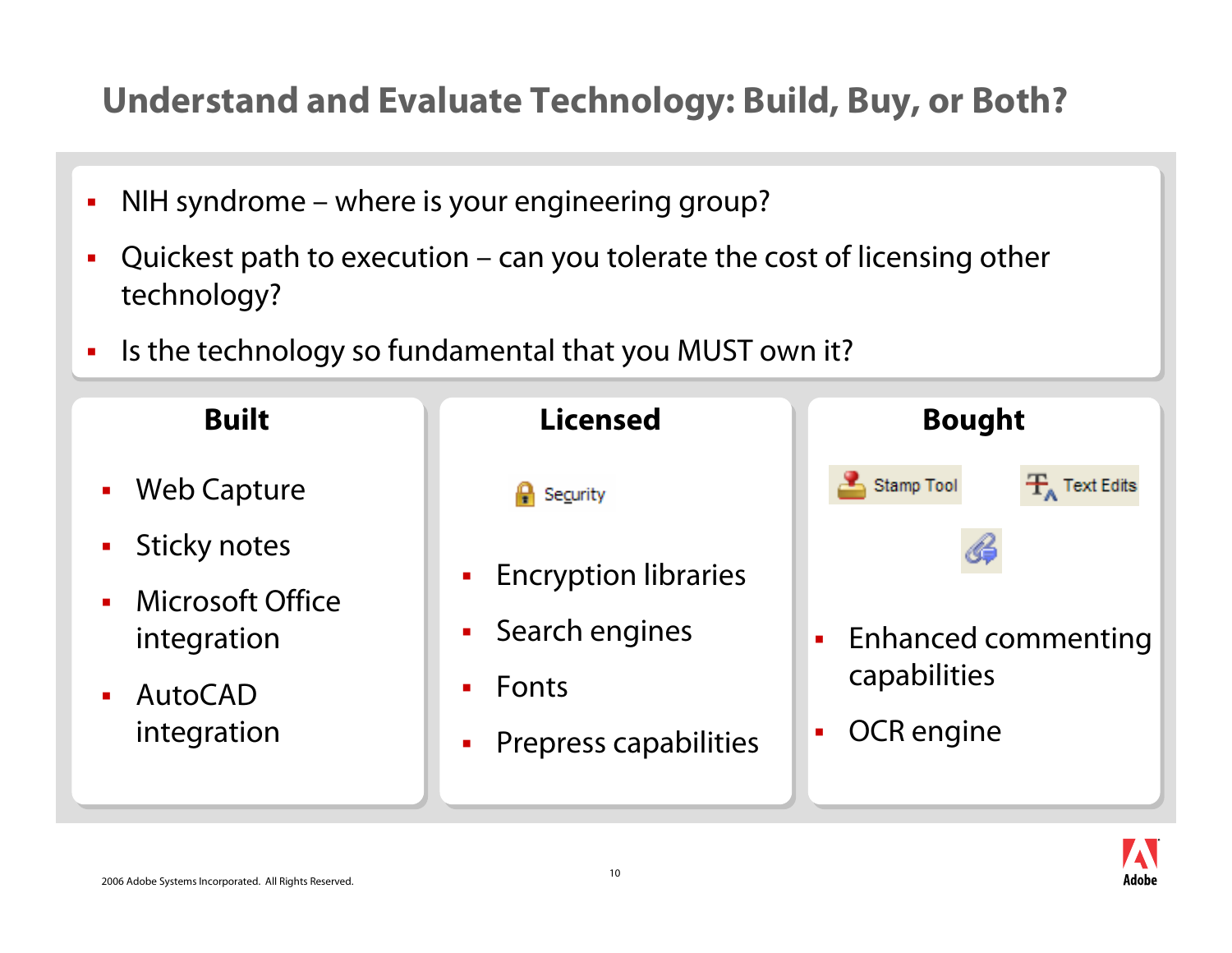## **Considerations – it's a Balancing Act**

#### **Internal Drivers**

- П Revenue achievement and timing
- П **Personalities**
- ш Available resources
- ш Company direction
- П Organizational changes
- ш Gross margin achievement
- ш Customer demands



#### **External Drivers**

- П Competitive landscape
- ⊔ Competitors' actions
- П Customer demands
- П Channel partners
- þ Technology developments
- Ė Analyst/Press reviews

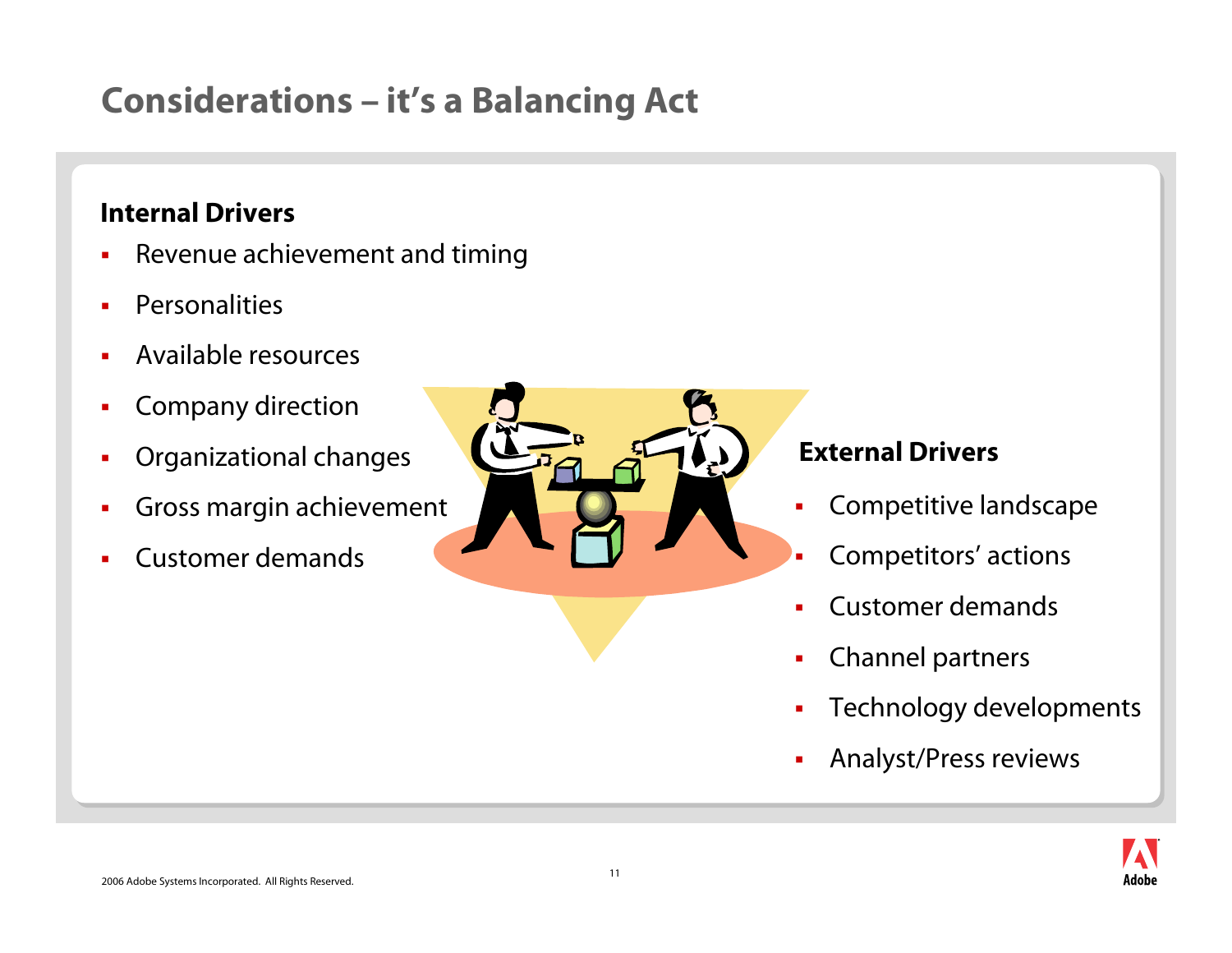#### **Acrobat Revenue and Release History**



Note: Revenue numbers are approximate and not exact

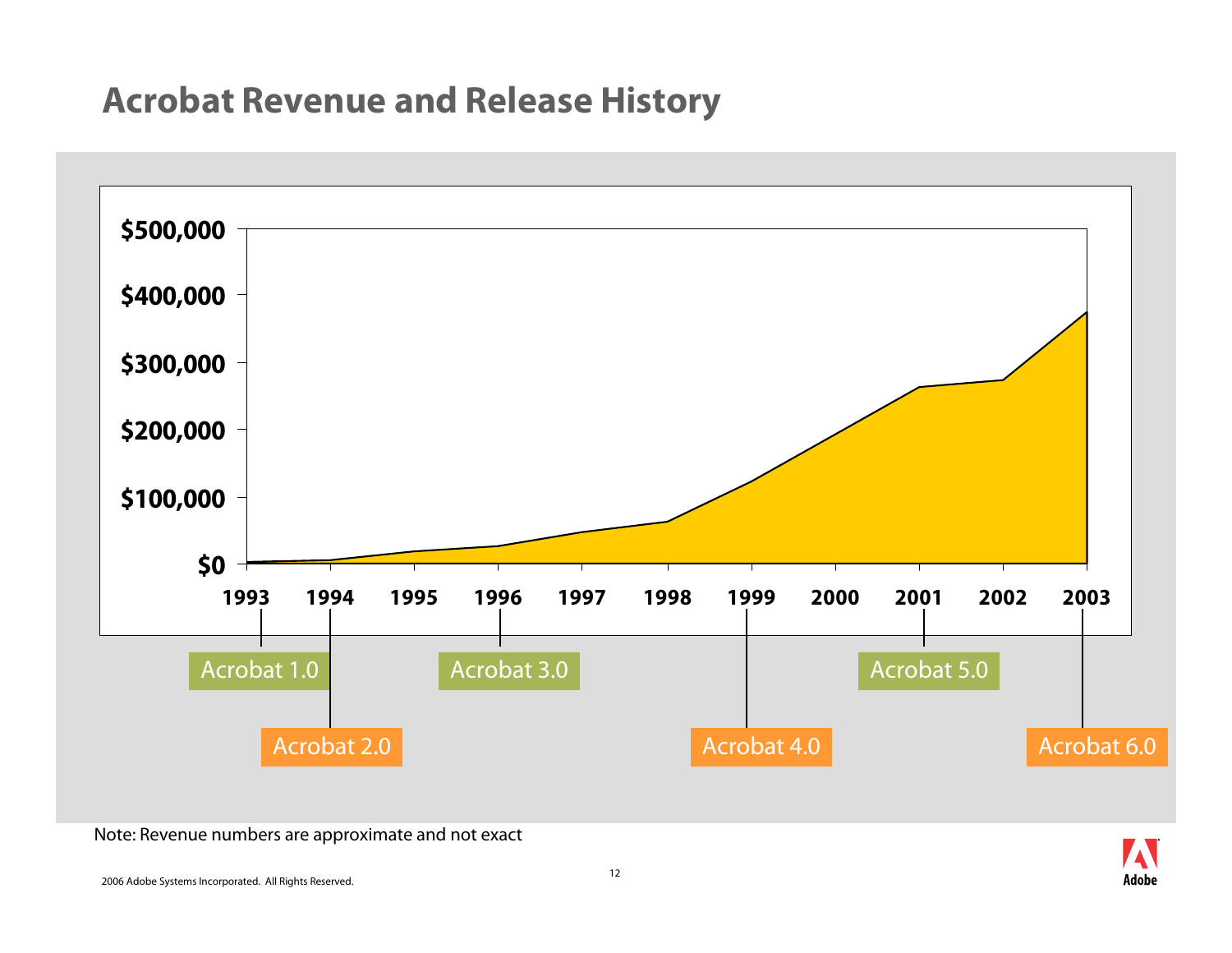#### **What Product Management Can Do**

#### ш Know your competition

- $\blacksquare$ Monitor their actions, announcements, press/analyst coverage
- ×, Complete regular SWOT analyses
	- Include all functions of the company who contribute to your product
- П Talk to customers
- П Talk to potential customers – they're your growth opportunity
- П Research the market developments and changes
- ш Research and understand technology developments and trends
- П Read, search, attend appropriate conferences and meetings
- П Maintain a holistic view of the business
	- $\blacksquare$ Don't limit yourself to your authority area; get to know all aspects
- ш Don't be afraid to try and fail and change what you're doing. Nothing is exactly right the first time.